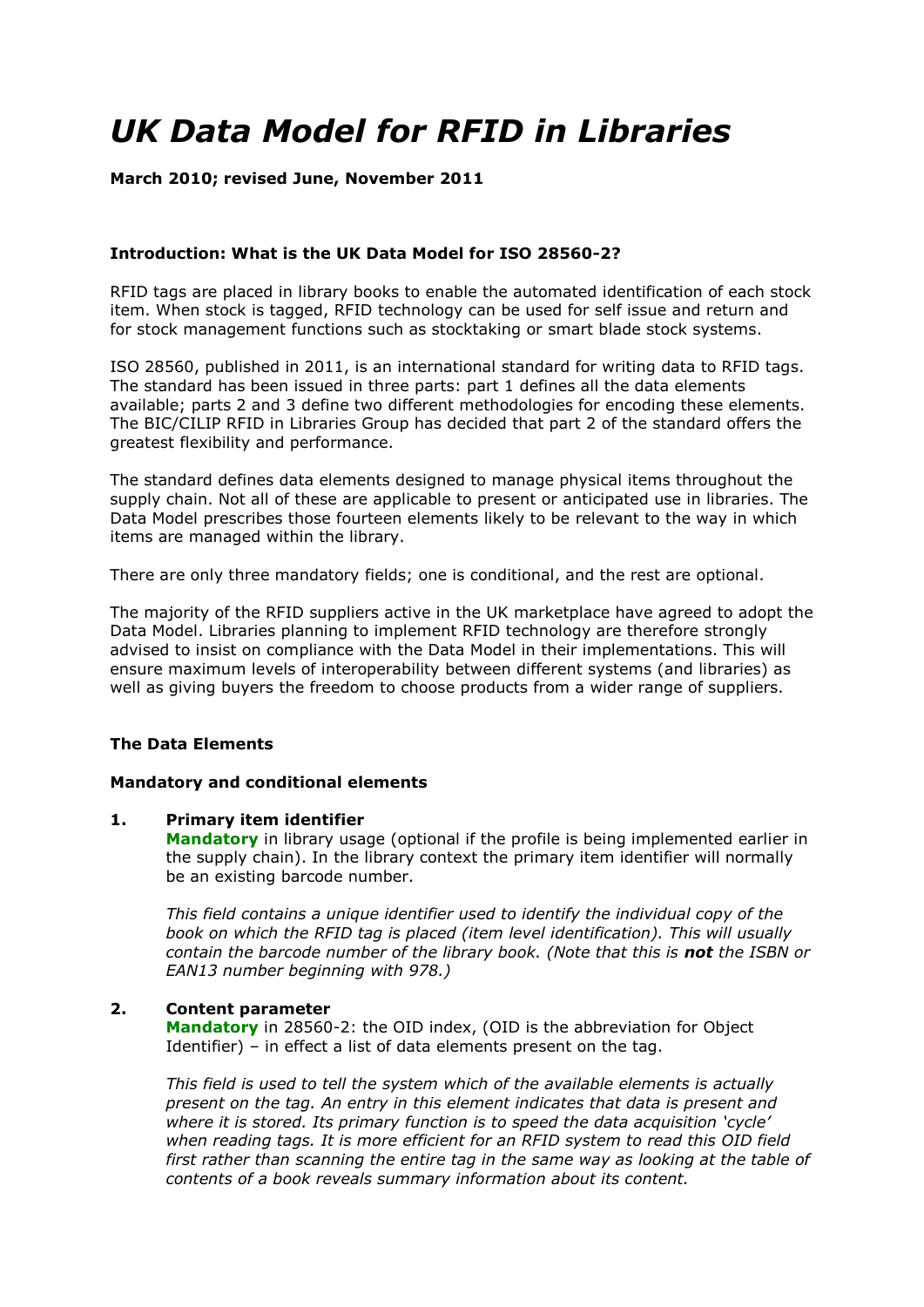#### **3. Owner library (ISIL)**

**Mandatory** as defined by ISO 15511

*This field identifies the owning library. The group felt that the long term advantages of having tags that uniquely identify institutions would facilitate the future creation of consortia, national interlending or simply resource sharing between different institutions.* 

*The ISIL is an international standard for uniquely identifying libraries. ISO standard (ISO 15511) specifies the rules for creating the ISIL code. The British Library holds the UK agency for ISIL and issues ISILs for UK libraries. As this is a mandatory field, libraries which implement ISO 28560/2 will need to obtain an ISIL.*

*Alternatively ISO 28560-2 allows all countries to use the OCLC designation as an alternative identifier to that issued by their national agency. This was permitted primarily to deal with countries that have no ISIL agency of their own. The UK recommendation is to use the BL ISIL agency.*

#### **4. Set information**

**Conditional.** Where an item is comprised of multiple components the element will be mandatory. Absence of data will indicate a single item.

*This field identifies that the tagged item is part of a set. Data is only present if an item is part of a set – it is therefore "conditional".*

*Systems use this information to verify the number of parts that should be present in a "set" (e.g. a book and a CD). By referencing the values present suppliers can signal exceptions to library staff or users accordingly. It can be seen therefore that the data will be very useful at the point of issue and return as well as during stocktaking activities.*

**The remaining elements have been defined for use by either LMS or RFID suppliers to use to provide additional functionality. Many existing systems have been using these elements to provide additional functionality – but in an unstructured way. The standard provides a means of regulating the ways in which data should be stored as well as offering a foundation for new system designs in the future.**

#### **5. Type of usage**

**Optional.** Where this field is used, values defined in a table contained in Annex C of the standard will be used to supply values (see below).

*The ISO working group has accepted a proposal to enable this field to be used for an additional "Non Circulating" flag, which will enable the identification of sensitive material that is subject to restrictions if communication with the LMS is lost. The addition of this element will permit RFID solutions to establish whether an item may be loaned even when there is no LMS connection present. These code values are included in the Annex; and will be part of the 28560 Standard when it is formally revised.*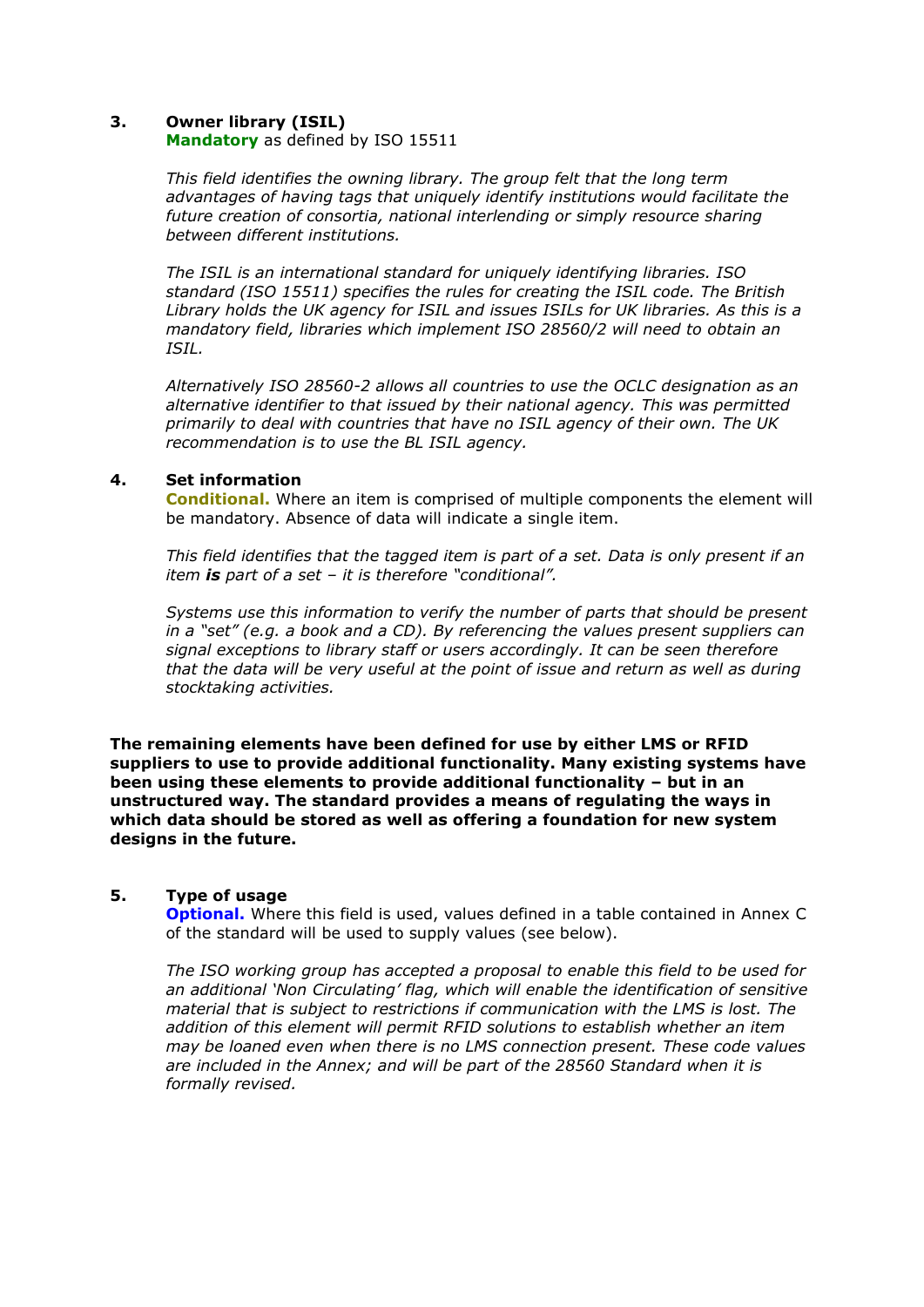#### **6. Shelf location Optional.**

*Location data for use with smart shelf solutions (constant stock monitoring for location or inventory purposes).*

**7. ONIX media format Optional.**

*Media format code as defined by the ONIX standard.*

**8. MARC media format Excluded.**

#### **9. Supplier identifier**

**Optional.** Annex C of the draft standard suggests that this should be a national list regulated and defined by a national authority (see below).

*The Annex allows for the creation of a national registry of library suppliers. Each supplier would be assigned a code (rather like the ISIL code for libraries). Some existing systems use this data to identify supplier when no LMS Acquisitions record is maintained – or to supplement the NAG label standard.*

- **10. Order number Excluded.**
- **11. ILL borrowing institution (ISIL) Optional** as defined by ISO 15511.

*Data in this field should comply with the same ISIL rules as element 3 if used.*

- **12. ILL borrowing transaction number Excluded.**
- **13. GS1 Product identifier Excluded.**
- **14. Reserved for alternative unique item identifier Excluded.**
- **15. Local data A Optional.**
- **16. Local data B Optional.**
- **17. Title Optional.**
- **18. Product identifier (local) Excluded.**
- **19. Media format (other) Excluded.**
- **20. Supply chain stage Optional.**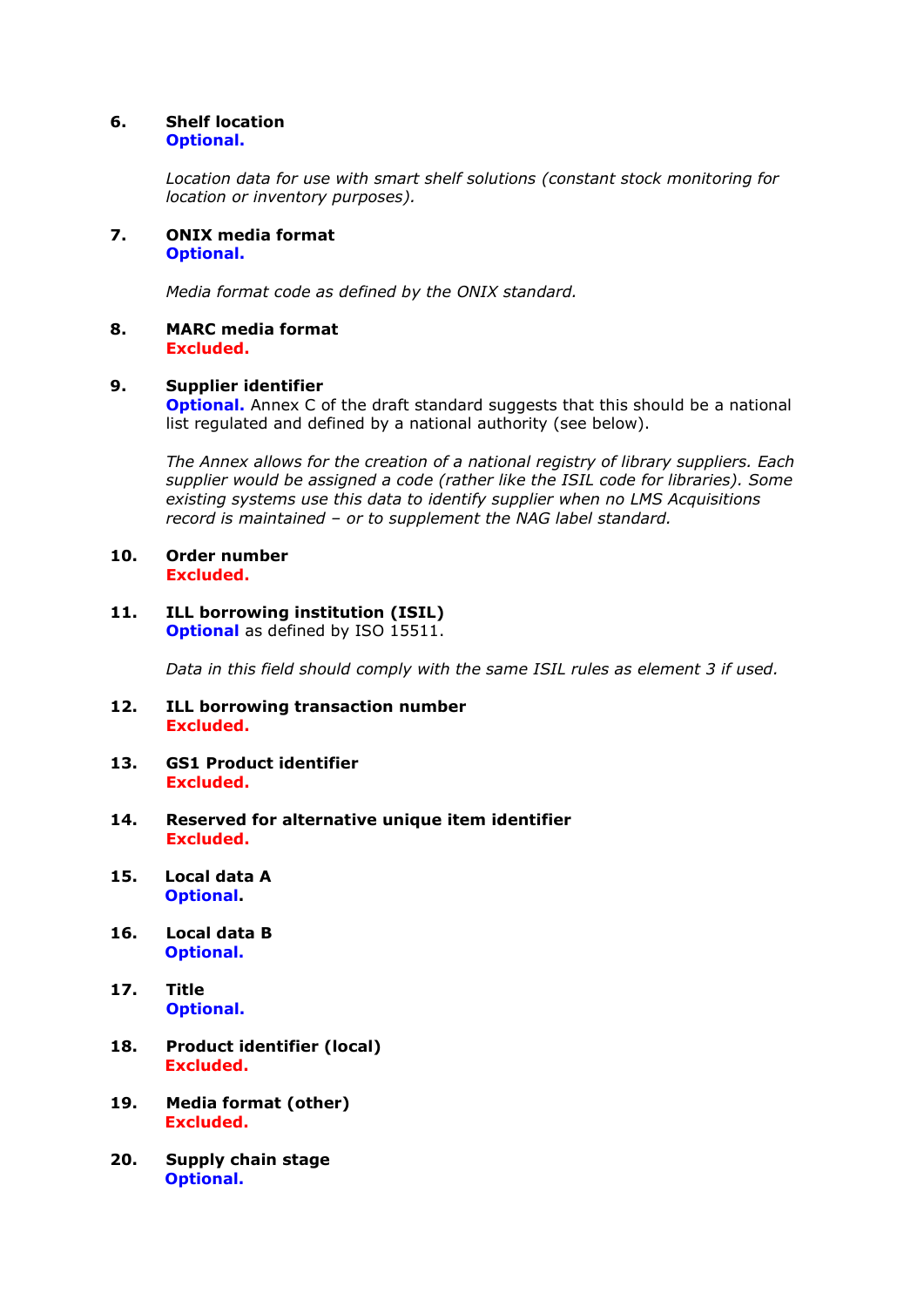#### **Valid codes:**

16 Manufacturer 24 Publisher 32 Distributor 48 Jobber 64 Library

- **21. Supplier invoice number Excluded.**
- **22. Alternative item identifier Optional.**
- **23. Alternative owner library identifier Excluded.**
- **24. Subsidiary of an owner library Optional.**
- **25. Alternative ILL borrowing institution Excluded.**
- **26. Local data C Optional.**

Relative-OID values 27 to 31 are currently reserved and provided in ISO 28560-1 for future internationally agreed extensions.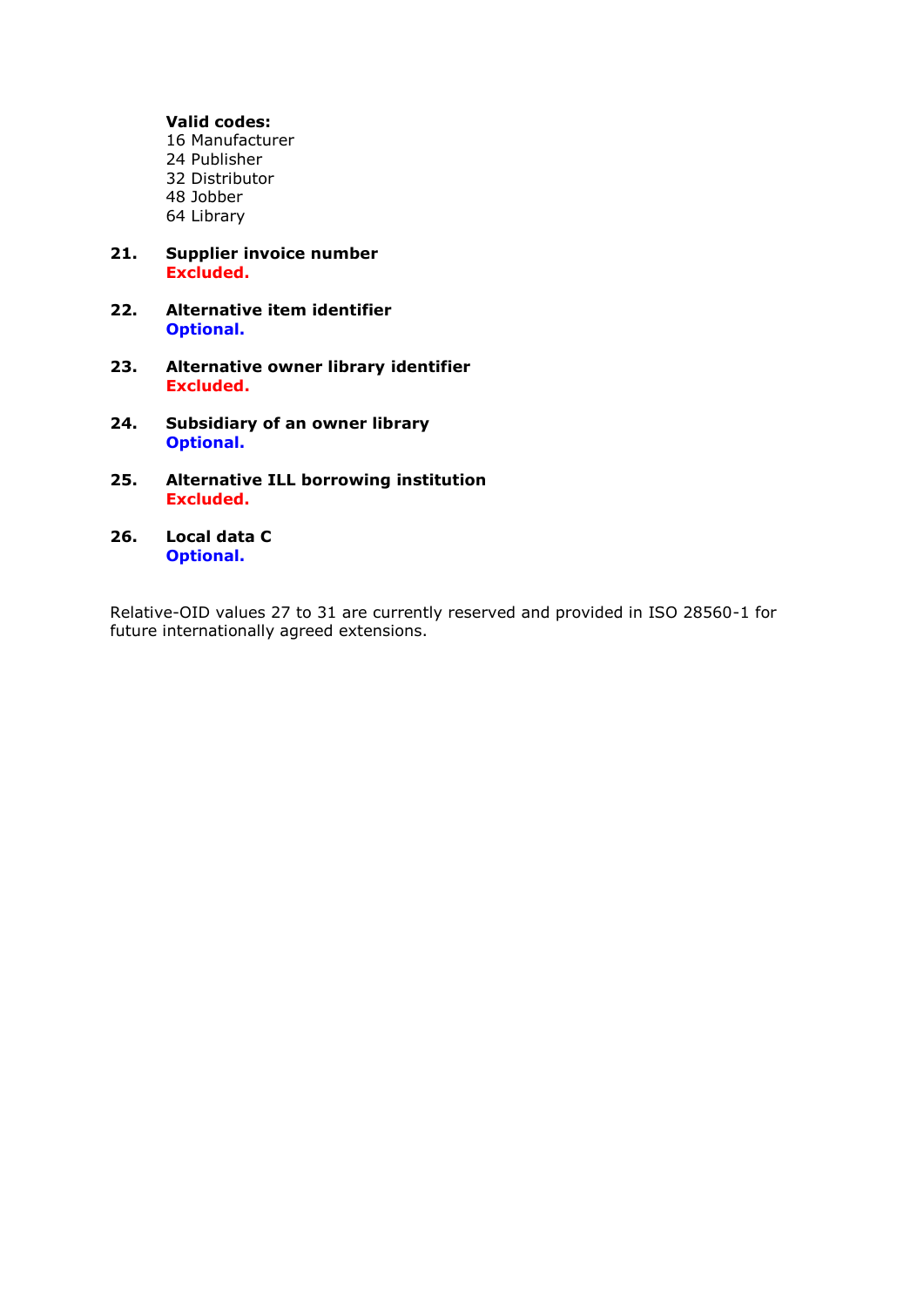## **ISO 28560-1 Annex C (normative)**

### **Type of usage code values**

| <b>Main</b><br>qualifier | <b>Class</b>                | <b>Subqualifier</b>         | <b>Usage</b>                                                     |
|--------------------------|-----------------------------|-----------------------------|------------------------------------------------------------------|
| 0                        | Acquisition item            | 0 or absent                 | Acquisition item, unspecified                                    |
|                          |                             | $\mathbf{1}$                | Acquisition item, for automated process                          |
|                          |                             | $\overline{2}$              | Acquisition item, for manual process                             |
|                          |                             | $3 - F$                     | For future use within the class                                  |
| 1                        | Item for<br>circulation     | 0 or absent                 | Circulating item, unspecified                                    |
|                          |                             | $\mathbf{1}$                | Circulating item, for automatic sorting                          |
|                          |                             | $\overline{2}$              | Circulating item, not for automatic<br>sorting                   |
|                          |                             | 3                           | Circulating item, not for issue while<br>offline                 |
|                          |                             | $\overline{4}$              | Circulating item, not for return while<br>offline                |
|                          |                             | 5                           | Circulating item, not for issue or return<br>while offline       |
|                          |                             | $6-F$                       | For future use within the class                                  |
| $\overline{2}$           | Item not for<br>circulation | 0 or absent                 | Non circulating item, unspecified                                |
|                          |                             | $1 - F$                     | For future use within the class                                  |
| $3 - 4$                  | For local use               | 0 or absent                 | For local use, unspecified sub-class                             |
|                          |                             | $1 - F$                     | For local use within the class                                   |
| 5                        | For future use              | 0 or absent                 | For future use, unspecified sub-class                            |
|                          |                             | $1 - F$                     | For future use within the class                                  |
| 6                        | No information              | 0 or absent                 | If the type of usage data element is                             |
|                          | about usage on              |                             | locked, with a type of usage which may                           |
|                          | the tag                     |                             | change over time, it should be encoded                           |
|                          |                             |                             | as a 6                                                           |
|                          |                             | $1 - F$                     | Not to be used                                                   |
| 7                        | Discarded Item              | 0 or absent                 | Discarded item, unspecified                                      |
|                          |                             | 1                           | Discarded item, for sale                                         |
|                          |                             | $\overline{2}$<br>3         | Discarded item, sold                                             |
|                          |                             |                             | Discarded item, for disposal                                     |
| 8                        |                             | $4 - F$                     | For future use within the class                                  |
|                          | Patron card                 | 0 or absent<br>$\mathbf{1}$ | Patron card, unspecified                                         |
|                          |                             | $\overline{2}$              | Patron card, adult borrower<br>Patron card, young Adult borrower |
|                          |                             | $\overline{\mathbf{3}}$     | Patron card, standard Child borrower                             |
|                          |                             | $4 - F$                     | For future use within the class                                  |
| 9                        | Library Equipment           | 0 or absent                 | Library equipment, unspecified                                   |
|                          |                             | $\mathbf{1}$                | Personal Computer                                                |
|                          |                             | $\overline{2}$              | Video Projector                                                  |
|                          |                             | 3                           | Overhead projector                                               |
|                          |                             | 4                           | Whiteboard                                                       |
|                          |                             | $5 - F$                     | For future use within the class                                  |
| $A - F$                  | For future use              | 0 or absent                 | For future use, unspecified sub-class                            |
|                          |                             | $1 - F$                     | For future use within the class                                  |